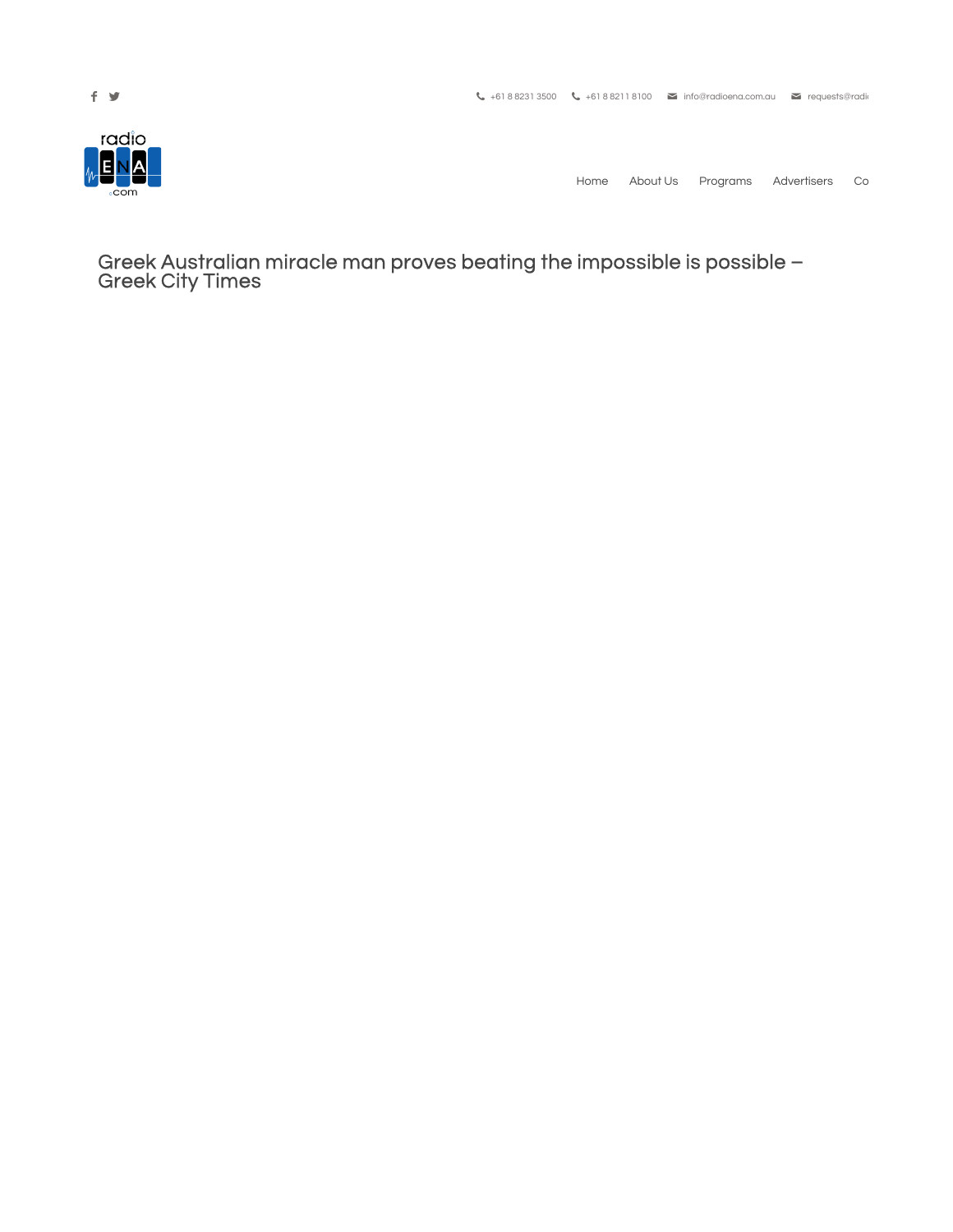

```
17/08/2019 | By mywork | No comments yet
```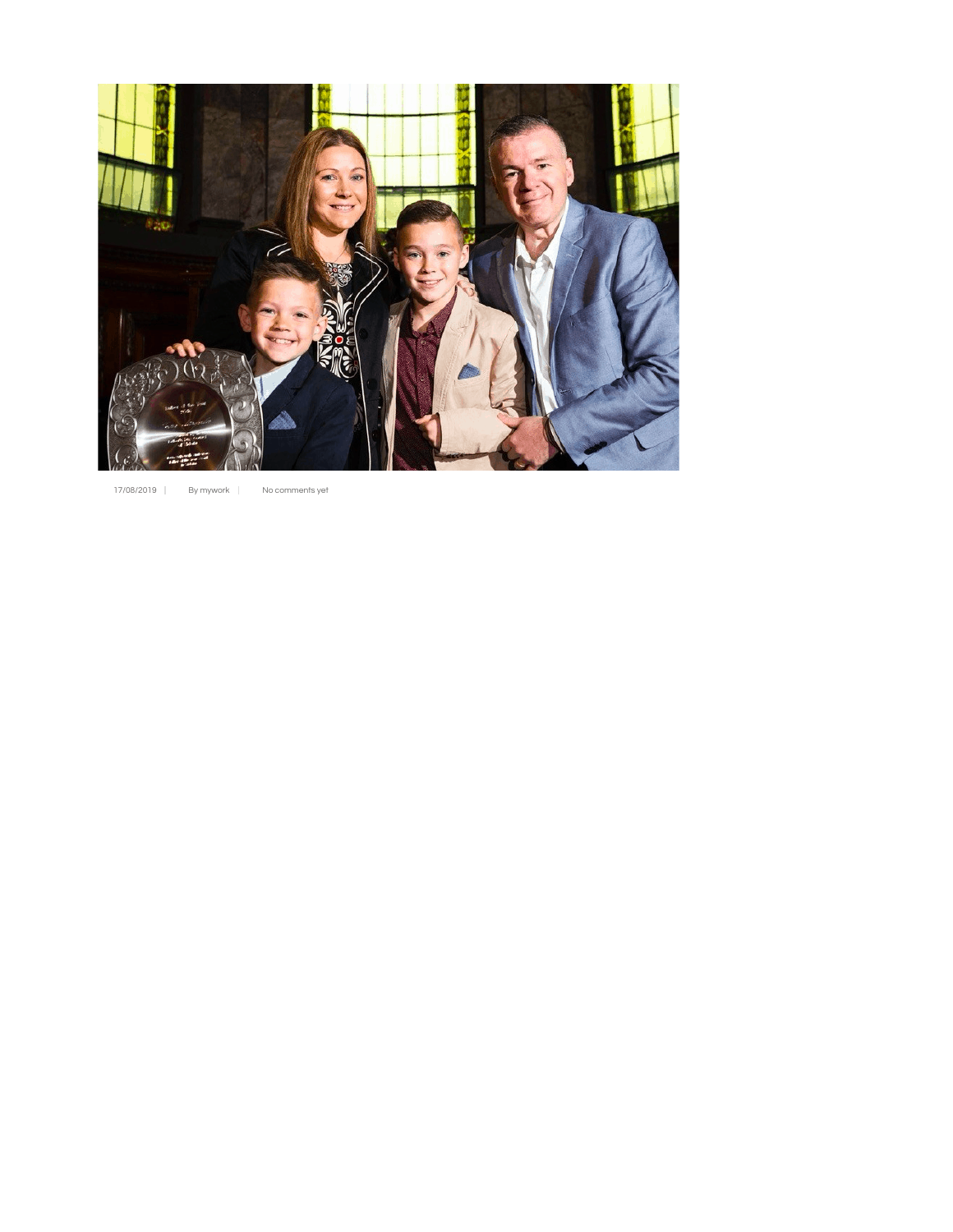On the reckoning of all probabilities, Terry Mitropoulos should be dead, but isn't! The Greek Australian defied the odds of living and is now taking on another challenge as he prepares to walk from Adelaide to Melbourne, to raise awareness for mental health, a major part in the physical road to recovery.

In 2010, Terry developed a brain tumour, where his first brain operation became one of 13. His tumour, was the beginning of his fight to stay alive. Terry was only thirty-six at the time.

Hospitalised and in rehabilitation for nearly four years, Terry contracted a superbug. He was on 72 different types of medication in various combinations, but the antibiotics failed and doctors gave him a 5% chance of living. The superbug could only be killed off by a radical new treatment from Canada that was not available in Australia.

The compounding effects of Terry's surgeries, the superbug causing a blockage to his spinal cord, spinal surgery to allow his spinal fluid to circulate, a mechanical valve in his brain and two shunts to drain fluid, caused Terry's body to suffer a major stroke.

Terry was given the drug from Canada, which he was only supposed to be on for 2 weeks, but he was on it for 4 months and it completely destroyed his Nervous System, which then caused him to become a paraplegic.

Doctors told the young man he would never walk again. The news worsened as he also lost his sight and hearing.

But Terry vowed that this would not be the case and proved miracles do happen.

After 4-5 years of rehab he could walk a little and following 6 months of strength and conditioning with Ben Siong from Australian Strength Performance, Terry went from taking 1-2 steps unassisted to walking up and down and even jogging.

He has regained his sight but endures peripheral damage and double vision and remains deaf in one ear.

Terry stared down death, rose out of a wheel chair, refused to accept paraplegia, fought blindness and deafness, won and has shown beating the impossible is possible.

Now Terry wants to take on another challenge. He is preparing to walk from Adelaide on August 17 to Melbourne on September 28, to raise awareness for mental health. He didn't just endure medical and physical challenges, but also mental health challenges where he fought depression to strengthen his road to recovery that counted the most.

He has chosen to donate funs to The Black Dog Institute, who are dedicated to understanding, preventing and treating mental illness. They are about creating a world where mental illness is treated with the same level of concern, immediacy and seriousness as physical illness; where scientists work to discover the causes of illness and new treatments, and where discoveries are immediately put into practice through health services, technology and community education.

Money will also be donated towards YMCA, a community close to his heart. At YMCA Victoria they believe that health and happiness should be within everyone's reach, regardless of difficult circumstances.

Terry's plight redefines human endeavour and inspires in us the notion that hope and faith are powerful mindsets – greater than we have ever known them to be.

To support Terry's walk from Adelaide to Melbourne, please visit Walk & Shine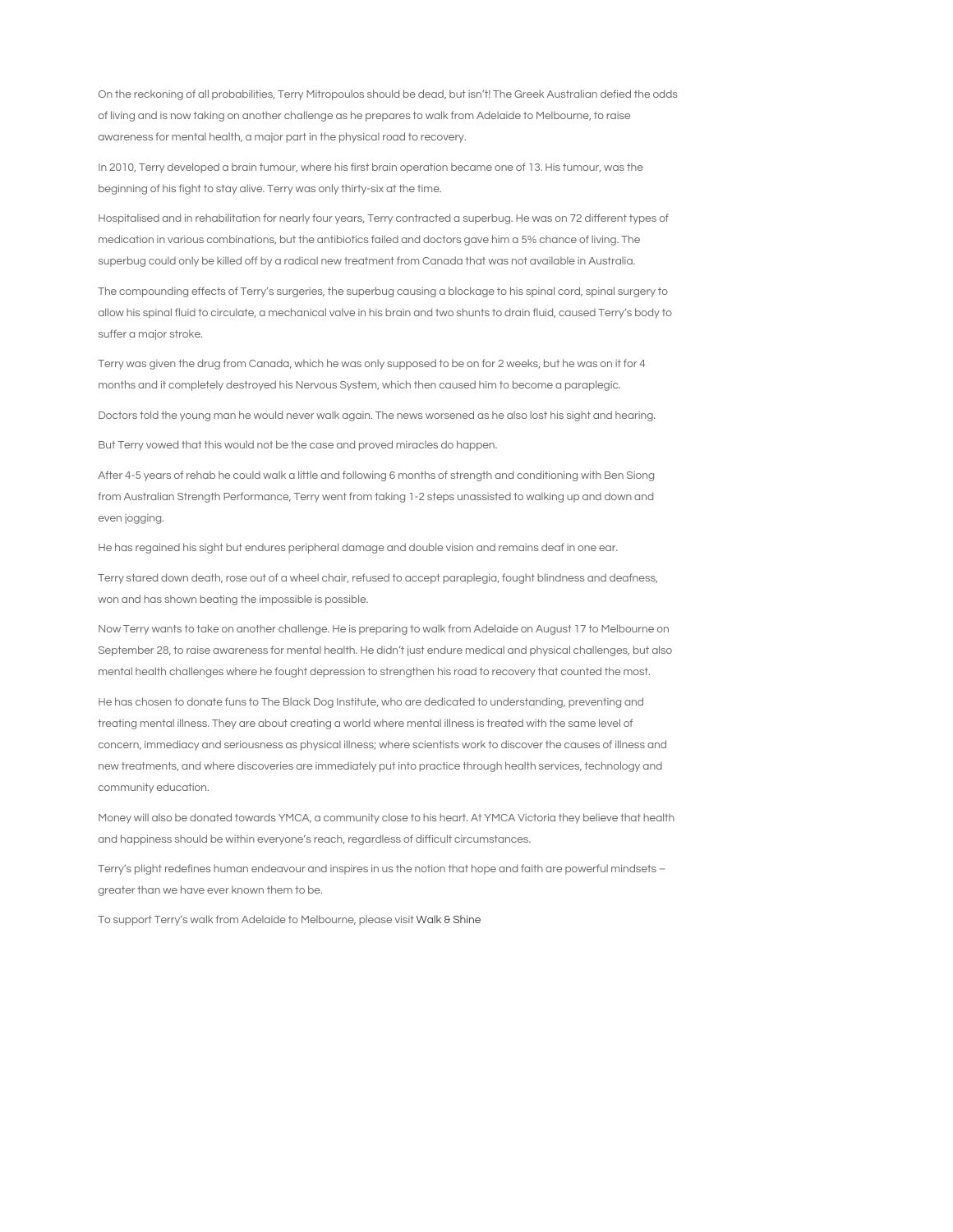An "Achieve the Unbelievable" Tribute to Terry Mitropoulos  $\blacktriangleright$ 

https://greekcitytimes.com/

## Leave A Comment

| Comment* |  |  |  |
|----------|--|--|--|
|          |  |  |  |
|          |  |  |  |
|          |  |  |  |
|          |  |  |  |
|          |  |  |  |
| Name*    |  |  |  |
|          |  |  |  |
| Email*   |  |  |  |
|          |  |  |  |
| Website  |  |  |  |
|          |  |  |  |